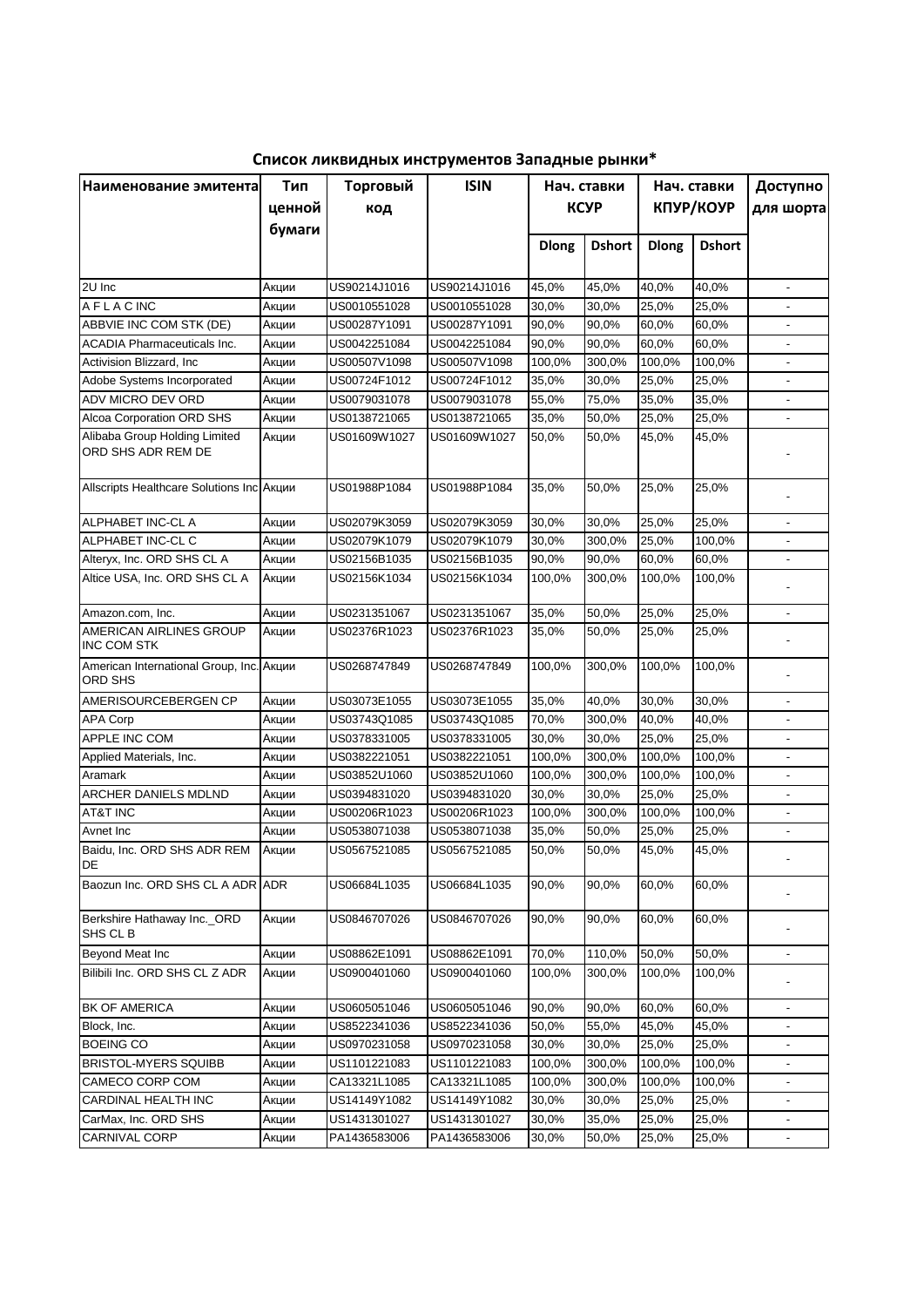| Cassava Sciences Inc                                             | Акции | US14817C1071 | US14817C1071 | 100,0% | 300,0% | 100,0% | 100,0% |                          |
|------------------------------------------------------------------|-------|--------------|--------------|--------|--------|--------|--------|--------------------------|
| <b>CEF PIONEER MUNICIPAL &amp;</b><br><b>EQUITY INCOME TRUST</b> | Акции | US69318G1067 | US69318G1067 | 90,0%  | 90,0%  | 60,0%  | 60,0%  |                          |
| Chegg Inc                                                        | Акции | US1630921096 | US1630921096 | 35,0%  | 50,0%  | 25,0%  | 25,0%  |                          |
| <b>CHEVRON CORP</b>                                              | Акции | US1667641005 | US1667641005 | 30,0%  | 30,0%  | 25,0%  | 25,0%  |                          |
|                                                                  |       |              |              |        |        |        |        |                          |
| Cinemark Holdings Inc Cinemark<br>Holdings, Inc.                 | Акции | US17243V1026 | US17243V1026 | 35,0%  | 50,0%  | 25,0%  | 25,0%  |                          |
| Citigroup Inc                                                    | Акции | US1729674242 | US1729674242 | 100,0% | 300,0% | 100,0% | 100,0% | $\overline{\phantom{a}}$ |
| CloudFlare Inc                                                   | Акции | US18915M1071 | US18915M1071 | 100,0% | 300,0% | 100,0% | 100,0% | $\blacksquare$           |
| COCA COLA CO COM                                                 | Акции | US1912161007 | US1912161007 | 30,0%  | 30,0%  | 25,0%  | 25,0%  | $\overline{\phantom{a}}$ |
| Coinbase Global Inc                                              | Акции | US19260Q1076 | US19260Q1076 | 65,0%  | 75,0%  | 60,0%  | 60,0%  | $\overline{\phantom{a}}$ |
| <b>CONOCOPHILLIPS</b>                                            | Акции | US20825C1045 | US20825C1045 | 30,0%  | 35,0%  | 25,0%  | 25,0%  | $\blacksquare$           |
| Continental Resources, Inc. ORD<br><b>SHS</b>                    | Акции | US2120151012 | US2120151012 | 100,0% | 300,0% | 100,0% | 100,0% |                          |
| Crocs Inc                                                        | Акции | US2270461096 | US2270461096 | 90,0%  | 90,0%  | 60,0%  | 60,0%  | $\overline{\phantom{a}}$ |
| Danaher Corporation                                              | Акции | US2358511028 | US2358511028 | 100,0% | 300,0% | 100,0% | 100,0% | $\overline{\phantom{a}}$ |
| Deere & Company                                                  | Акции | US2441991054 | US2441991054 | 100,0% | 300,0% | 100,0% | 100,0% | $\overline{\phantom{a}}$ |
| Delek US Holdings Inc                                            | Акции | US24665A1034 | US24665A1034 | 60,0%  | 60,0%  | 55,0%  | 55,0%  | $\overline{\phantom{a}}$ |
| DELTA AIR LINES INC (DE),<br>ATLANTA, GA COM NEW                 | Акции | US2473617023 | US2473617023 | 90,0%  | 90,0%  | 60,0%  | 60,0%  |                          |
| DEVON ENERGY CP (OK)                                             | Акции | US25179M1036 | US25179M1036 | 90,0%  | 90,0%  | 60,0%  | 60,0%  | $\overline{\phantom{a}}$ |
| Digital Turbine Inc                                              | Акции | US25400W1027 | US25400W1027 | 90,0%  | 90,0%  | 60.0%  | 60,0%  |                          |
| <b>DXC Technology Co</b>                                         | Акции | US23355L1061 | US23355L1061 | 100,0% | 300,0% | 100,0% | 100,0% |                          |
| eHealth Inc                                                      | Акции | US28238P1093 | US28238P1093 | 100,0% | 300,0% | 100,0% | 100,0% | $\overline{\phantom{a}}$ |
| <b>EQT Corporation</b>                                           | Акции | US26884L1098 | US26884L1098 | 30,0%  | 60,0%  | 25,0%  | 30,0%  |                          |
| Etsy Inc                                                         | Акции | US29786A1060 | US29786A1060 | 100,0% | 300,0% | 100,0% | 100,0% |                          |
| EXXON MOBIL CORP COM                                             | Акции | US30231G1022 | US30231G1022 | 30,0%  | 30,0%  | 25,0%  | 25,0%  | $\overline{\phantom{a}}$ |
| Five Below, Inc. ORD SHS                                         | Акции | US33829M1018 | US33829M1018 | 70,0%  | 100,0% | 60,0%  | 100,0% | $\overline{\phantom{a}}$ |
| Ford Motor Company_ORD SHS                                       | Акции | US3453708600 | US3453708600 | 35,0%  | 50,0%  | 25,0%  | 25,0%  |                          |
| <b>FRANKLIN RES INC</b>                                          | Акции | US3546131018 | US3546131018 | 100,0% | 300,0% | 100,0% | 100,0% | $\overline{\phantom{a}}$ |
| Freeport-McMoRan Inc                                             | Акции | US35671D8570 | US35671D8570 | 90,0%  | 90,0%  | 60,0%  | 60,0%  | $\overline{\phantom{a}}$ |
| G1 Therapeutics Inc                                              | Акции | US3621LQ1099 | US3621LQ1099 | 70,0%  | 110,0% | 50,0%  | 50,0%  | $\overline{\phantom{a}}$ |
| Gap, Inc.                                                        | Акции | US3647601083 | US3647601083 | 100,0% | 300,0% | 100,0% | 100,0% | $\overline{\phantom{a}}$ |
| <b>GENERAL MOTORS CO</b>                                         | Акции | US37045V1008 | US37045V1008 | 90,0%  | 90,0%  | 60,0%  | 60,0%  | $\blacksquare$           |
| Global Blood Therapeutics, Inc.<br>ORD SHS                       | Акции | US37890U1088 | US37890U1088 | 65,0%  | 90,0%  | 40,0%  | 40,0%  |                          |
| Globaltrans Investment ORD<br>SHS GDR REG S                      | Акции | US37949E2046 | US37949E2046 | 65,0%  | 100,0% | 60,0%  | 100,0% |                          |
| <b>GOODYEAR TIRE &amp; RUBR CO</b><br>COM                        | Акции | US3825501014 | US3825501014 | 100,0% | 300,0% | 100,0% | 100,0% | $\overline{\phantom{a}}$ |
| <b>HALLIBURTON ORD</b>                                           | Акции | US4062161017 | US4062161017 | 30,0%  | 30,0%  | 25,0%  | 25,0%  |                          |
| Hello Group Inc.                                                 | Акции | US4234031049 | US4234031049 | 50,0%  | 50,0%  | 45,0%  | 45,0%  |                          |
| <b>HELMERICH PAYNE</b>                                           | Акции | US4234521015 | US4234521015 | 35,0%  | 35,0%  | 25,0%  | 25,0%  |                          |
| Huazhu Group Limited ORD SHS<br>ADR                              | ADR   | US44332N1063 | US44332N1063 | 100,0% | 300,0% | 100,0% | 100,0% |                          |
| Intel Corporation_ORD SHS                                        | Акции | US4581401001 | US4581401001 | 30,0%  | 30,0%  | 25,0%  | 25,0%  | $\overline{\phantom{a}}$ |
| <b>INTL PAPER</b>                                                | Акции | US4601461035 | US4601461035 | 30,0%  | 30,0%  | 25,0%  | 25,0%  | $\overline{\phantom{a}}$ |
| Invesco QQQ Trust, Series 1                                      | Паи   | US46090E1038 | US46090E1038 | 100,0% | 300,0% | 100,0% | 100,0% | $\overline{\phantom{a}}$ |
| <b>INVITAE CORP</b>                                              | Акции | US46185L1035 | US46185L1035 | 100,0% | 300,0% | 100,0% | 100,0% | $\overline{\phantom{a}}$ |
| Iovance Biotherapeutics Inc                                      | Акции | US4622601007 | US4622601007 | 60,0%  | 80,0%  | 40,0%  | 40,0%  | $\overline{\phantom{a}}$ |
| Iron Mountain Incorporated ORD<br><b>SHS</b>                     | Акции | US46284V1017 | US46284V1017 | 30,0%  | 35,0%  | 25,0%  | 25,0%  | ۰                        |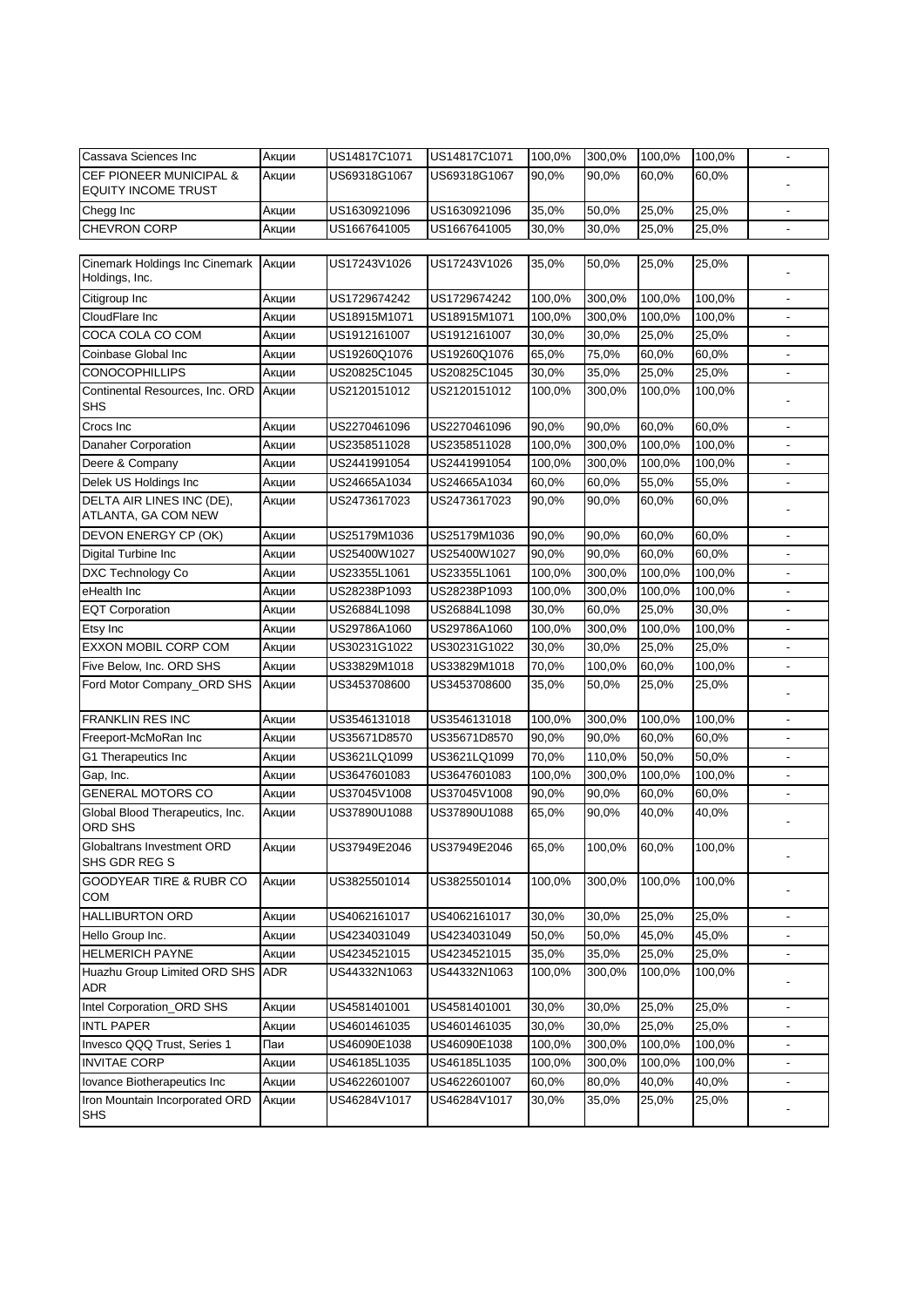| JD.com, Inc. ORD SHS CL A<br><b>ADR</b>           | Акции      | US47215P1066 | US47215P1066 | 50,0%  | 50,0%  | 45,0%  | 45,0%  |                          |
|---------------------------------------------------|------------|--------------|--------------|--------|--------|--------|--------|--------------------------|
| <b>JONSON&amp;JONSON</b>                          | Акции      | US4781601046 | US4781601046 | 90,0%  | 90,0%  | 60,0%  | 60,0%  | $\frac{1}{2}$            |
| Kimco Realty Corporation ORD<br><b>SHS</b>        | Акции      | US49446R1095 | US49446R1095 | 30,0%  | 30,0%  | 25,0%  | 25,0%  |                          |
| LAS VEGAS SANDS CORP                              | Акции      | US5178341070 | US5178341070 | 90,0%  | 90,0%  | 60,0%  | 60,0%  | $\blacksquare$           |
| Li Auto Inc                                       | Акции      | US50202M1027 | US50202M1027 | 90,0%  | 300,0% | 60,0%  | 60,0%  | $\blacksquare$           |
| Macerich Co                                       | Паи        | US5543821012 | US5543821012 | 30,0%  | 35,0%  | 25,0%  | 25,0%  | $\blacksquare$           |
| Macy"s Inc                                        | Акции      | US55616P1049 | US55616P1049 | 30,0%  | 100,0% | 25,0%  | 45,0%  | $\blacksquare$           |
| <b>Masco Corporation</b>                          | Акции      | US5745991068 | US5745991068 | 30,0%  | 30,0%  | 25,0%  | 25,0%  | $\mathbf{r}$             |
| MasterCard Incorporated ORD<br>SHS CL A           | Акции      | US57636Q1040 | US57636Q1040 | 30,0%  | 30,0%  | 25,0%  | 25,0%  |                          |
| MercadoLibre, Inc.                                | Акции      | US58733R1023 | US58733R1023 | 40,0%  | 60,0%  | 25,0%  | 30,0%  | $\overline{\phantom{a}}$ |
| MERCK & CO.INC.                                   | Акции      | US58933Y1055 | US58933Y1055 | 30,0%  | 30,0%  | 25,0%  | 25,0%  | $\overline{\phantom{a}}$ |
| Meta Platforms Inc                                | Акции      | US30303M1027 | US30303M1027 | 30,0%  | 30,0%  | 25,0%  | 25,0%  | $\overline{\phantom{a}}$ |
|                                                   |            |              |              |        |        |        |        |                          |
| <b>MICRON TECH</b>                                | Акции      | US5951121038 | US5951121038 | 40,0%  | 50,0%  | 25,0%  | 25,0%  | $\overline{\phantom{a}}$ |
| Microsoft Corporation_ORD SHS                     | Акции      | US5949181045 | US5949181045 | 30,0%  | 30,0%  | 25,0%  | 25,0%  |                          |
| MicroStrategy Inc                                 | Акции      | US5949724083 | US5949724083 | 40,0%  | 80,0%  | 35,0%  | 35,0%  |                          |
| Moderna Inc                                       | Акции      | US60770K1079 | US60770K1079 | 70,0%  | 300,0% | 50,0%  | 50,0%  |                          |
| Netflix, Inc.                                     | Акции      | US64110L1061 | US64110L1061 | 40,0%  | 50,0%  | 30,0%  | 30,0%  |                          |
| Newmont Goldcorp Corp                             | Акции      | US6516391066 | US6516391066 | 90,0%  | 90,0%  | 60,0%  | 60,0%  |                          |
| Nokia Corporation ORD SHS<br><b>ADR REM DE</b>    | <b>ADR</b> | US6549022043 | US6549022043 | 90,0%  | 90,0%  | 60,0%  | 60,0%  |                          |
| <b>NRG ENERGY INC</b>                             | Акции      | US6293775085 | US6293775085 | 40,0%  | 50,0%  | 25,0%  | 25,0%  | $\mathbf{r}$             |
| NVIDIA Corporation_ORD SHS                        | Акции      | US67066G1040 | US67066G1040 | 35,0%  | 50,0%  | 25,0%  | 25,0%  |                          |
| Occidental Petroleum Corporation Акции<br>ORD SHS |            | US6745991058 | US6745991058 | 30,0%  | 50,0%  | 25,0%  | 25,0%  |                          |
| Oil States International Inc                      | Акции      | US6780261052 | US6780261052 | 90,0%  | 90,0%  | 60,0%  | 60,0%  |                          |
| Ollie"s Bargain Outlet Holdings<br>Inc            | Акции      | US6811161099 | US6811161099 | 30,0%  | 35,0%  | 25,0%  | 25,0%  |                          |
| ONEOK, Inc.                                       | Акции      | US6826801036 | US6826801036 | 100,0% | 300,0% | 100,0% | 100,0% |                          |
| Ozon Holdings PLC                                 | Акции      | US69269L1044 | US69269L1044 | 100,0% | 300,0% | 70,0%  | 100,0% |                          |
| Palantir Technologies Inc                         | Акции      | US69608A1088 | US69608A1088 | 80,0%  | 300,0% | 60,0%  | 60,0%  |                          |
| <b>PAYPAL HOLDINGS INC</b>                        | Акции      | US70450Y1038 | US70450Y1038 | 40,0%  | 50,0%  | 30,0%  | 30,0%  |                          |
| Peloton Interactive Inc                           | Акции      | US70614W1009 | US70614W1009 | 90,0%  | 200,0% | 60,0%  | 60,0%  |                          |
| PFIZER INC COM                                    | Акции      | US7170811035 | US7170811035 | 30,0%  | 30,0%  | 25,0%  | 25,0%  |                          |
| Phillips 66 ORD SHS                               | Акции      | US7185461040 | US7185461040 | 30,0%  | 30,0%  | 25,0%  | 25,0%  |                          |
| PVH Corp._ORD SHS                                 | Акции      | US6936561009 | US6936561009 | 100,0% | 300,0% | 100,0% | 100,0% |                          |
| QIWI plc ORD SHS CL B ADR                         | Акции      | US74735M1080 | US74735M1080 | 65,0%  | 100,0% | 60,0%  | 100,0% |                          |
| QUALCOMM INC COM                                  | Акции      | US7475251036 | US7475251036 | 30,0%  | 35,0%  | 25,0%  | 25,0%  |                          |
| Roku, Inc. ORD SHS CL A                           | Акции      | US77543R1023 | US77543R1023 | 70,0%  | 300,0% | 50,0%  | 50,0%  |                          |
| ROS AGRO PLC ORD SHS GDR AKLUMM                   |            | US7496552057 | US7496552057 | 75,0%  | 100,0% | 60,0%  | 100,0% |                          |
| Royal Caribbean Cruises<br>Ltd_ORD SHS            | Акции      | LR0008862868 | LR0008862868 | 90,0%  | 90,0%  | 60,0%  | 60,0%  |                          |
| Salesforce Inc                                    | Акции      | US79466L3024 | US79466L3024 | 90,0%  | 90,0%  | 60,0%  | 60,0%  | $\overline{\phantom{a}}$ |
| Sarepta Therapeutics Inc                          | Акции      | US8036071004 | US8036071004 | 100,0% | 300,0% | 100,0% | 100,0% |                          |
| <b>SCHLUMBERGER</b><br>LTDAN8068571086            | Акции      | AN8068571086 | AN8068571086 | 90,0%  | 90,0%  | 60,0%  | 60,0%  |                          |
| Seagate Technology Holdings<br><b>PLC</b>         | Акции      | IE00BKVD2N49 | IE00BKVD2N49 | 90,0%  | 90,0%  | 60,0%  | 60,0%  |                          |
| Sempra Energy                                     | Акции      | US8168511090 | US8168511090 | 30,0%  | 30,0%  | 25,0%  | 25,0%  | $\blacksquare$           |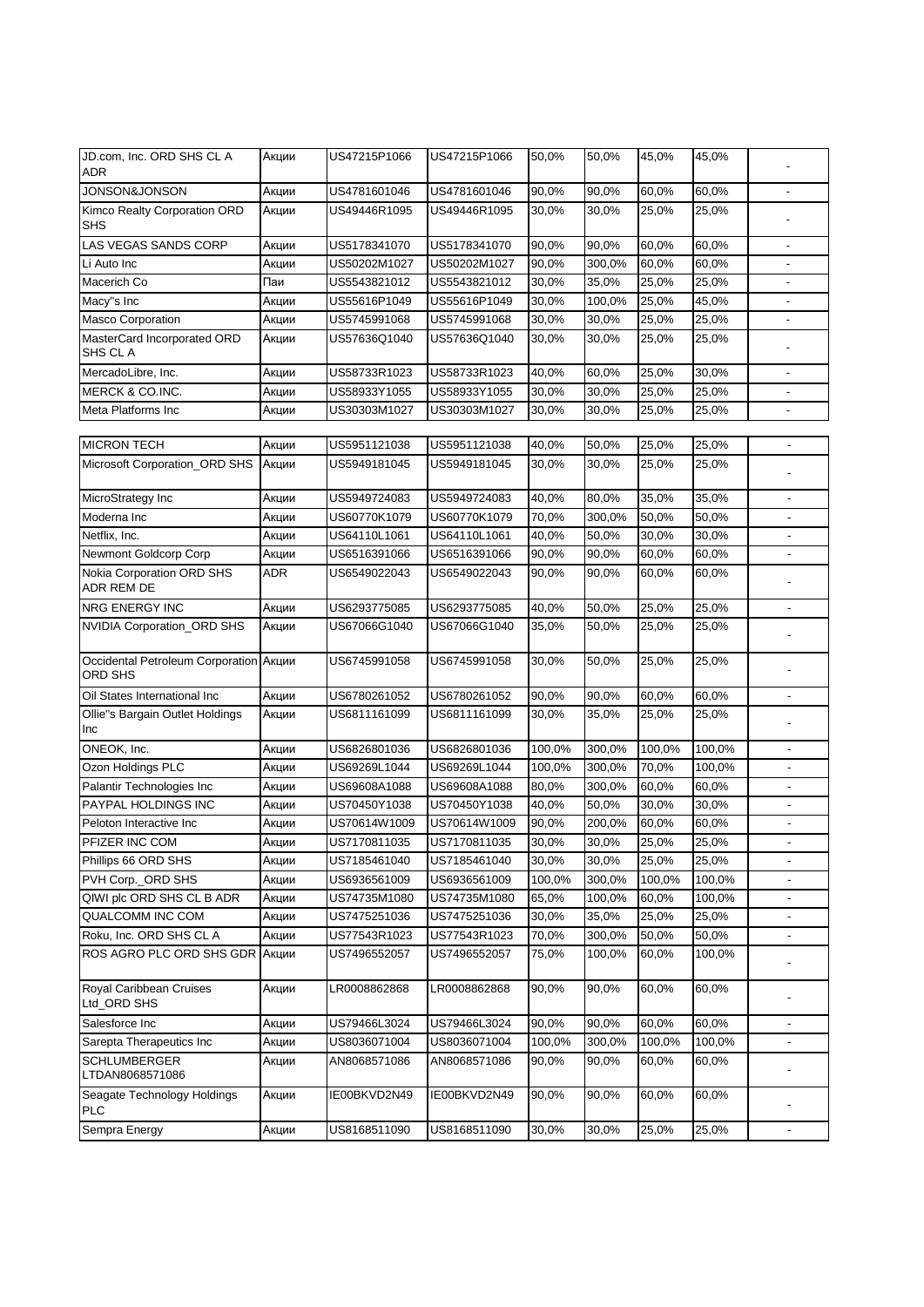| Snap Inc ORD SHS CL A                            | Акции | US83304A1060 | US83304A1060 | 50,0%  | 65,0%  | 35,0%  | 35,0%  |                          |
|--------------------------------------------------|-------|--------------|--------------|--------|--------|--------|--------|--------------------------|
| SOUTHWESTERN ENERGY                              | Акции | US8454671095 | US8454671095 | 90,0%  | 90,0%  | 60,0%  | 60,0%  |                          |
| SPDR S&P 500 ETF Trust                           | Паи   | US78462F1030 | US78462F1030 | 100,0% | 300,0% | 100,0% | 100,0% |                          |
| Spirit AeroSystems Holdings,<br>Inc.ORD SHS CL A | Акции | US8485741099 | US8485741099 | 100,0% | 300,0% | 100,0% | 100,0% |                          |
| Spotify Technology SA                            | Акции | LU1778762911 | LU1778762911 | 45,0%  | 60,0%  | 30,0%  | 30,0%  |                          |
| Taiwan Semiconductor                             | Акции | US8740391003 | US8740391003 | 100,0% | 300,0% | 100,0% | 100,0% |                          |
| Manufacturing Co Ltd ORD SHS<br>ADR              |       |              |              |        |        |        |        |                          |
| Tapestry Inc                                     | Акции | US8760301072 | US8760301072 | 30.0%  | 30,0%  | 25,0%  | 25,0%  |                          |
| <b>TARGET CP</b>                                 | Акции | US87612E1064 | US87612E1064 | 100,0% | 300,0% | 100,0% | 100,0% |                          |
| Tata Motors Ltd ORD SHS ADR                      | ADR   | US8765685024 | US8765685024 | 100,0% | 300,0% | 100,0% | 100,0% |                          |
| <b>TCS Group Holding PLC ORD</b><br>SHS CL A GDR | Акции | US87238U2033 | US87238U2033 | 70,0%  | 100,0% | 60,0%  | 100,0% |                          |
| Teladoc Inc                                      | Акции | US87918A1051 | US87918A1051 | 45,0%  | 60,0%  | 30,0%  | 30,0%  |                          |
| Tesla Motors, Inc.                               | Акции | US88160R1014 | US88160R1014 | 35,0%  | 55,0%  | 25,0%  | 25,0%  |                          |
| The Mosaic Company                               | Акции | US61945C1036 | US61945C1036 | 30,0%  | 50,0%  | 25,0%  | 25,0%  |                          |
| The Walt Disney Company ORD<br><b>SHS</b>        | Акции | US2546871060 | US2546871060 | 30,0%  | 30,0%  | 25,0%  | 25,0%  |                          |
| <b>TRANSOCEAN LTD</b>                            | Акции | CH0048265513 | CH0048265513 | 90,0%  | 90,0%  | 60,0%  | 60,0%  |                          |
| Twitter, Inc.                                    | Акции | US90184L1026 | US90184L1026 | 55,0%  | 75,0%  | 35,0%  | 35,0%  | ä,                       |
| TYSON FOODS INC CL A                             | Акции | US9024941034 | US9024941034 | 100,0% | 300,0% | 100,0% | 100,0% | ä,                       |
| Uber Technologies Inc                            | Акции | US90353T1007 | US90353T1007 | 100,0% | 300,0% | 100,0% | 100,0% |                          |
| United Airlines Holdings, Inc.<br>ORD SHS        | Акции | US9100471096 | US9100471096 | 90,0%  | 90,0%  | 60,0%  | 60,0%  |                          |
| Unity Software Inc                               | Акции | US91332U1016 | US91332U1016 | 60,0%  | 80,0%  | 40,0%  | 40,0%  |                          |
| UNUM GROUP                                       | Акции | US91529Y1064 | US91529Y1064 | 30,0%  | 30,0%  | 25,0%  | 25,0%  |                          |
| Urban Outfitters, Inc. ORD SHS                   | Акции | US9170471026 | US9170471026 | 35,0%  | 50,0%  | 25,0%  | 25,0%  |                          |
| V.F. Corporation                                 | Акции | US9182041080 | US9182041080 | 30,0%  | 30,0%  | 25,0%  | 25,0%  |                          |
| Vale S.A. ORD SHS ADR                            | ADR   | US91912E1055 | US91912E1055 | 90,0%  | 90,0%  | 60,0%  | 60,0%  |                          |
| <b>VERIZON COMMUN</b>                            | Акции | US92343V1044 | US92343V1044 | 100,0% | 300,0% | 100,0% | 100,0% |                          |
| Vipshop Holdings Ltd ORD SHS<br><b>ADR</b>       | Акции | US92763W1036 | US92763W1036 | 50,0%  | 70,0%  | 45,0%  | 45,0%  |                          |
| Virgin Galactic Holdings Inc                     | Акции | US92766K1060 | US92766K1060 | 60,0%  | 300,0% | 45,0%  | 65,0%  |                          |
| Visa Inc                                         | Акции | US92826C8394 | US92826C8394 | 30,0%  | 30,0%  | 25,0%  | 25,0%  |                          |
| VK Co Ltd                                        | Акции | US5603172082 | US5603172082 | 65,0%  | 100,0% | 60,0%  | 100,0% | $\overline{\phantom{a}}$ |
| Walmart Inc. ORD SHS                             | Акции | US9311421039 | US9311421039 | 90,0%  | 90,0%  | 60,0%  | 60,0%  |                          |
| <b>WELLS FARGO &amp; CO NEW</b><br><b>COM</b>    | Акции | US9497461015 | US9497461015 | 90,0%  | 90,0%  | 60,0%  | 60,0%  |                          |
| <b>WESTROCK CO</b>                               | Акции | US96145D1054 | US96145D1054 | 30,0%  | 30,0%  | 25,0%  | 25,0%  | $\blacksquare$           |
| X5 RETAIL GROUP N.V.ORD<br>SHS GDR REG S REM GB  | Акции | US98387E2054 | US98387E2054 | 70,0%  | 100,0% | 60,0%  | 100,0% |                          |
| YANDEX N V CL A ORD SHS<br>(NLD)                 | Акции | NL0009805522 | NL0009805522 | 65,0%  | 100,0% | 60,0%  | 100,0% |                          |
| <b>ZIM Integrated Shipping Services</b><br>Ltd   | Акции | IL0065100930 | IL0065100930 | 60,0%  | 80,0%  | 35,0%  | 35,0%  |                          |
| Zoom Video Communications Inc                    | Акции | US98980L1017 | US98980L1017 | 100,0% | 300,0% | 100,0% | 100,0% |                          |

\*Данные ставки риска используются для расчета указанных в Приложении №1 к Соглашению о совершении сделок с неполным покрытием Общества с ограниченной ответственностью «Компания Брокеркредитсервис» показателей клиентов-резидентов и клиентов-нерезидентов, не относящихся к иностранным лицам, связанными с иностранными государствами, которые совершают в отношении Российской Федерации, российских юридических лиц и физических лиц недружественные действия, перечень которых установлен Распоряжением Правительства РФ от 05.03.2022 N 430-р (далее - недружественные нерезиденты). Для расчета показателей указанных в Приложении №1 к Соглашению о совершении сделок с неполным покрытием Общества с ограниченной